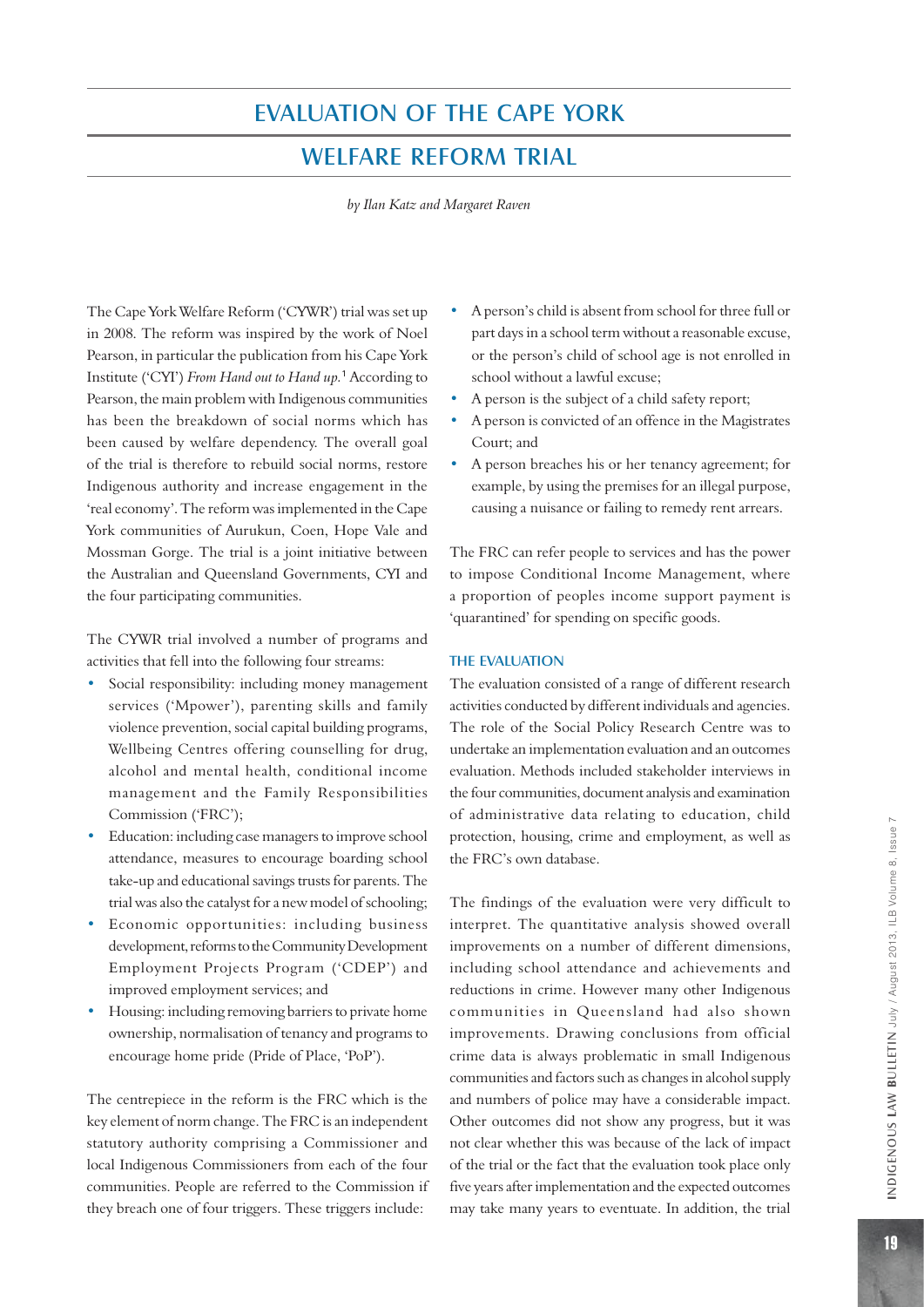was relatively expensive with an estimated cost of over \$120 million over the five years. No cost effectiveness evaluation was undertaken so it is not possible to compare the costs and benefits of the welfare reforms with other programs in Indigenous communities.

Generally there was a perception that things were improving in the communities, as evidenced by a social survey, but this was not conducted in other communities, so it was not clear whether this was part of an overall trend. Another challenge was that the CYWR trial was not compared to other interventions. For example, similar outcomes appear to have been evident in communities such as Groote Eylandt in which more conventional programs were implemented. On the other hand, many initiatives in remote communities have not succeeded in creating lasting change. Another challenge for the evaluation was that many of the benefits to the communities appeared to have arisen from the Alcohol Management Plans, which, although initiated by the CYI, were not part of the reforms, and preceded them by a couple of years.

## The contribution of the governance arrangements under the trial

The trial is underpinned by unique governance arrangements involving a tripartite partnership between the Queensland and Australian Governments and the CYI.<sup>2</sup> The governance arrangements embody the welfare reform philosophy of moving beyond passive, government-defined service delivery and instead empowering Indigenous involvement in leadership of policy and program design and delivery. The evaluation did not provide a comprehensive review of the contribution of the governance arrangements to the outcomes of the trial.

### Implementation of the trial

Implementation of the trial varied across the four streams and four trial communities. Likewise, the governance arrangements of the trial varied from those initially intended. Overall, the evaluation found that the trial had been implemented appropriately, especially considering the challenges inherent in implementing programs in remote Indigenous communities.

Some parts of the trial were implemented quickly and effectively, while others were not implemented. For instance, under the social responsibility stream, the FRC was implemented across the trial communities. In the first three and a half years of the trial, about half of the adult population in the four trial communities had direct contact with the FRC for breaching at least one of the triggers for referral to the FRC.

The planned suite of supporting services (such as Wellbeing Centres, student case managers and family violence programs) and opportunities (such as the MPower financial management planning program and parenting programs) have also been successfully established to provide referral options for the FRC in its conferencing with clients.

The key element of the education stream during the period of the trial has been the establishment of the Cape York Aboriginal Australian Academy ('CYAAA'). The CYAAA was not part of the original agreement for the trial, and was introduced later than other elements, which included school attendance case management, education trusts and encouragement for more children to attend secondary boarding schools.

Of the four streams, economic opportunity and housing had not been fully implemented, or were just beginning to be implemented in the trial communities. Under the economic opportunity steam, the business precincts were not operational by the time the evaluation was conducted. However, the conversion of CDEP positions into 'real jobs' and the reforms to the CDEP scheme were implemented as planned under this stream. The housing steam included the move towards home ownership. Under the trial this proved challenging because each of the communities operates under different land tenure systems. Although a lot of work had been done to 'normalise' tenancies, the evaluation found that no-one had bought homes in the four communities.

The trial included governance mechanisms such as local program offices, local Indigenous planning agreements, and local implementation committees ('LICs'). The LICs were not established in all of the trial communities as originally designed. There were however, interagency meetings in each of the communities which operated to overcome this gap in implementation.

There was some indication that despite extensive consultation before it was implemented, the trial was not adequately 'sold' during its implementation, and many community members did not feel adequately consulted. However, community support for the trial grew over time, with the exception of Hope Vale, where views were very divided, with the local council resolutely opposing the trial.

There were both barriers and facilitating factors associated with the implementation. One of the common findings across the trial communities was that some of the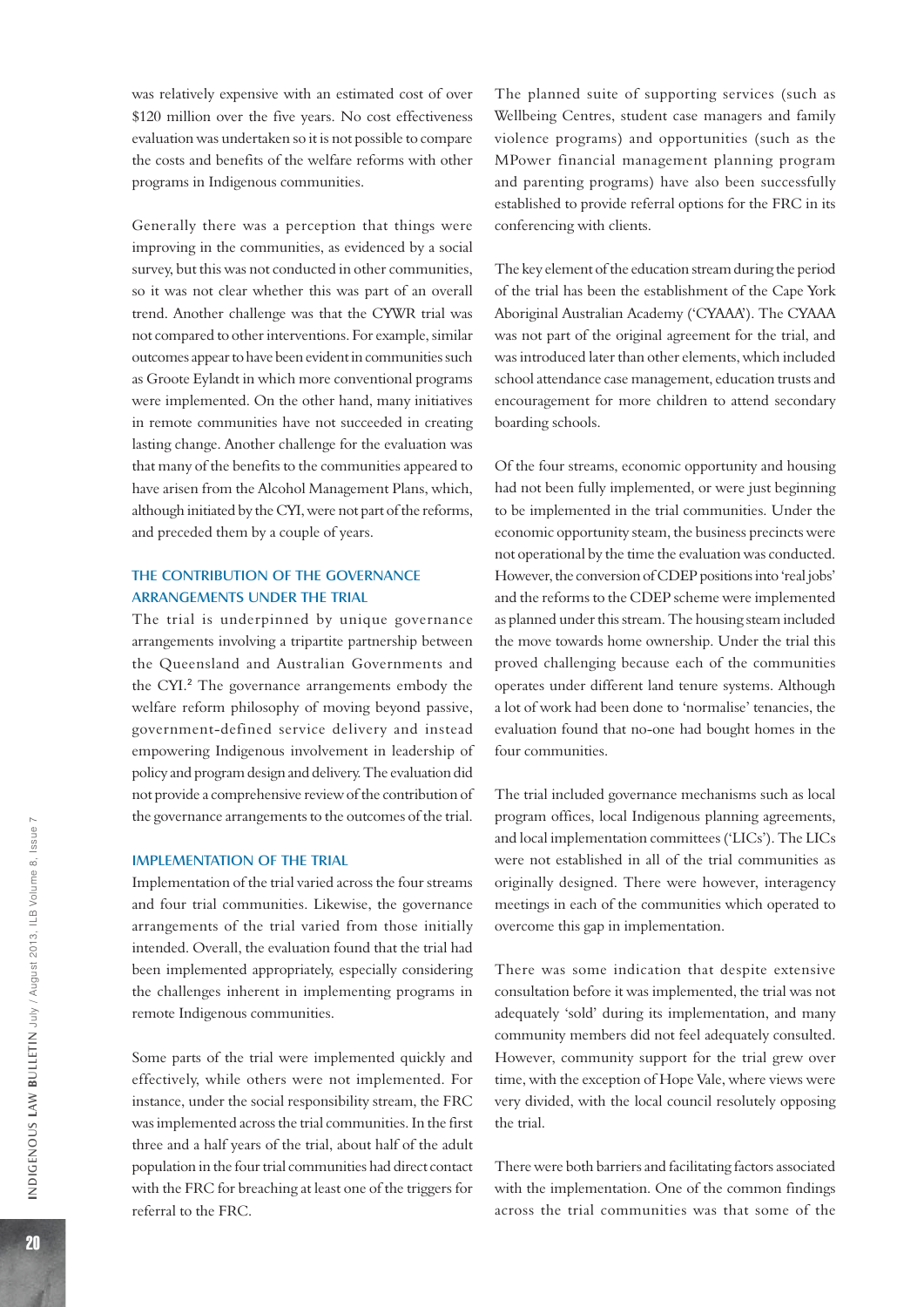initiatives of the trial did not interact well with other services. This was found to be because they were not set up to facilitate interactions, because of competition and tension between services, and because of different working perspectives about whether compulsion should be used to force people to attend services or whether attendance should be voluntary.

#### **OUTCOMES**

Measuring the trial's intended outcomes—changed social norms and behaviours—is inherently difficult, but a range of evidence was collected in the evaluation, including statistics, survey data and qualitative feedback.

The evaluation framework for the trial conceptualised a theory of change comprising a continuum from putting in place foundations and enablers, bringing about short to medium-term behaviour change, and finally achieving sustainable improvements in the communities in the longer term.

There were some early signs that people were taking on greater personal responsibility and raising expectations, particularly in areas such as sending kids to school, caring for children and families and their needs, and accessing supported self-help measures to deal with problems.

There has been a differential level of 'buy-in' and commitment across the four communities, with the strongest response evident in Aurukun and the lowest support for the trial in Hope Vale. Aurukun was in crisis in the years before the trial started and the welfare reforms along with the introduction of the Alcohol Management Plan has significantly improved life in the community.

The trial has had different impacts on the various population segments within each community. The greatest impact has been on individuals who have been before the FRC and have accessed support services. The residents exhibiting the least improvement are in a 'harder to reach' category of individuals who are being repeatedly called before the FRC but are not accessing any of the support services or opportunities that might improve their lives. Young people who left the communities to go to boarding school but then dropped out were another group not reached by the trial.

In Aurukun and Mossman Gorge, there were statistically significant improvements in school attendance, reflected in falls in students' unexplained absences from school during the trial. Coen and Hope Vale have historically had higher rates of school attendance.

The greatest improvement in school attendance occurred in Aurukun, where attendance rates had been lowest before the trial. The school attendance rate at Aurukun increased from 46.1 per cent in the first term of 2008 to 70.9 per cent in 2012. The improvement was greatest in 2009 and was generally sustained during the subsequent years of the trial. This improvement appeared to be due to the introduction of the FRC rather than case management or changes in the school itself. Analysis of records for individual students in Aurukun showed a statistically significant reduction in unexplained absences from school following an FRC conference with the student's parents or caregivers in 2009 and 2010. The statistical analysis suggests however, that after successfully changing the behaviour of a significant number of families in 2009 in Aurukun, the numbers of people affected by the FRC has stabilised and there are many families who are not willing or able to send their children to school despite the various interventions of the Welfare Reform.

Improvements in school attendance in the trial communities were not part of a broader trend in Indigenous communities in Queensland.

More high-school-aged children from Aurukun were attending boarding school than before the trial. While this is consistent with the trial's philosophy and objectives, it is not clear whether the trial's activities were contributing to this outcome. The retention of students at high school remained a significant challenge; a high proportion of students returned to their home communities within six months of starting boarding school.

There were some positive early signs about improvement in educational attainment by students in the communities where the CYAAA has been implemented, but it is too early for a definitive finding and an independent evaluation of the CYAAA will be completed in 2013.

The trial has had an impact in encouraging and assisting community members to better meet the needs of their children and families. The FRC has had an impact in this regard, not only through the effective use of Conditional Income Management, but also through the support and guidance provided by the Commissioners in FRC conferences. Community members perceive that people are generally taking more responsibility for their families and children and trying to be better parents.

In survey responses and qualitative feedback, improved money management is seen as an important outcome of the trial, with community members reporting a greater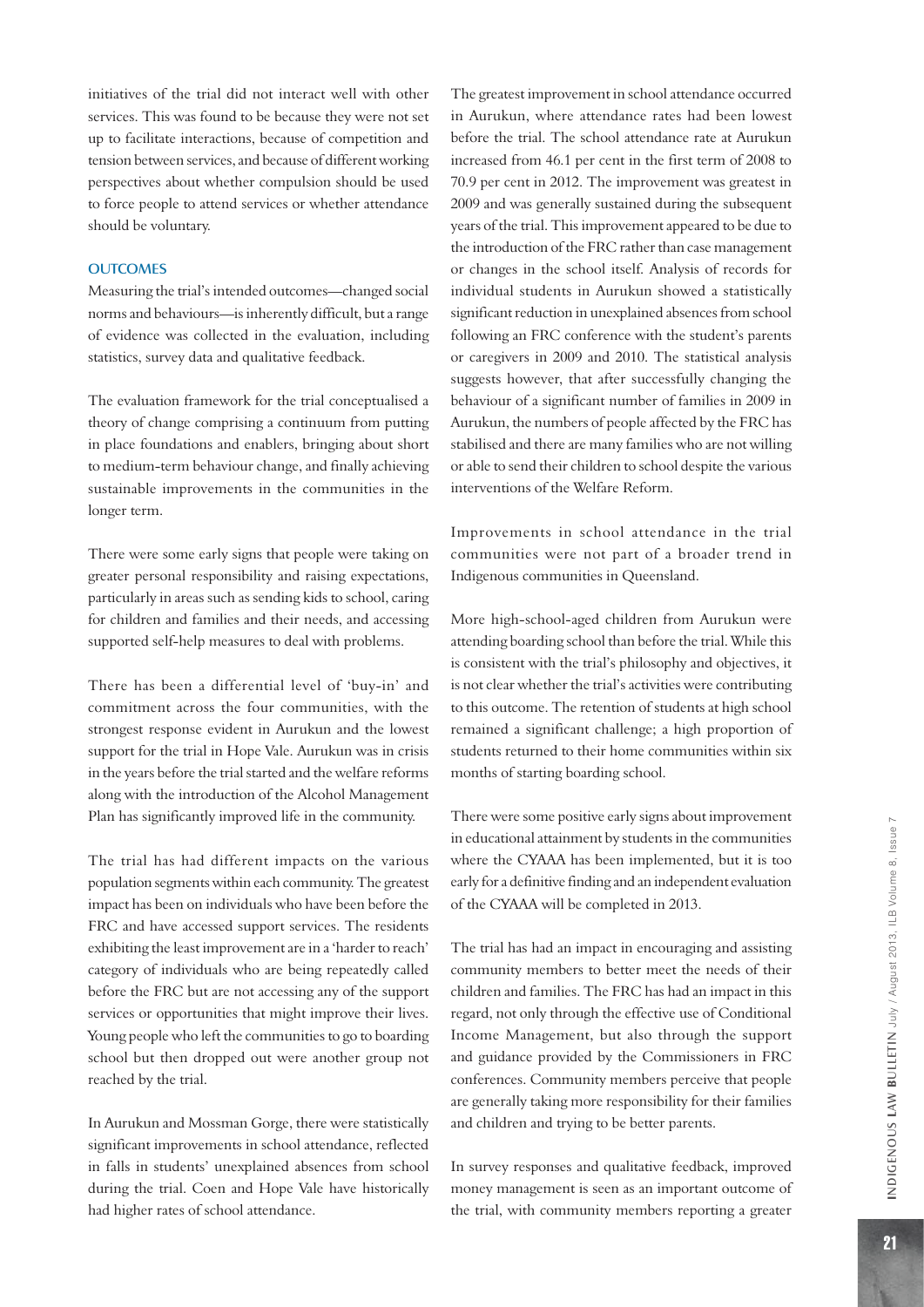capacity to meet the needs of their families and children through the BasicsCard (issued under Conditional Income Management), the MPower financial management assistance service and Student Education Trusts ('SETs').

Residents of the communities report that, compared to three years ago, children are happier, more active and eating healthier food, and life is on the way up generally.

The FRC, operating in conjunction with a suite of support services such as the Wellbeing Centre and parenting and family violence programs, MPower, SETs and PoP (a program in which people who save a certain amount will get their homes refurbished or additions built) enabled many individuals and families to identify and start to address problems that affect their lives. The evaluation has found evidence of greater self-awareness about problems affecting individuals and families, and a greater preparedness to seek opportunities for supported self-help.

It is not possible to attribute any uniform trends in levels of crime and alcohol abuse in the trial communities to the implementation of welfare reform. There have been improvements in several indicators of crime and offending in the trial communities, particularly in Aurukun. Attributing this improvement directly to projects delivered under the trial is difficult. Data analysis shows that the rate of assaults causing bodily injury fell dramatically (by more than half) in 2008/09 in Aurukun and that this is highly likely to be related to the reduction in trading and subsequent closure of the Aurukun tavern from March 2008. Reducing alcohol supply is consistent with the welfare reform philosophy, but is not an explicit part of the trial. The data analysis also shows that the reduced crime indicators in the CYWR communities during the trial are largely similar to improvements in other comparison Indigenous communities. However, the improvements across the trial communities did reverse a trend of rising offence rates prior to the trial, which was not the case in comparison communities. Another positive indicator is that the hospitalisation rate for assault has been lower in the trial period in the CYWR communities than it was before the trial—it is not possible to definitively link this to the trial as a similar trend is evident in other Indigenous communities in Queensland.

Significant progress has been made under the trial in addressing the legislative, financial and tenure-related barriers to private home ownership in Indigenous communities. Many residents of the trial communities have expressed an aspiration to privately own their home and expressed an interest in loans for this purpose. However, no residents have yet made the transition from public housing to home ownership. Further work is needed to build individual capabilities and to ensure that an appropriate home ownership model and incentives are in place.

Census data indicates an increase in the employment rate in all of the trial communities between 2006–11. The trial has contributed to this outcome through the conversion of CDEP positions into 103 jobs and the creation of 118 new service delivery jobs. However, the trial has had a limited impact on the number of residents dependent on welfare—apart from the CDEP conversions, many residents who are no longer on CDEP have transitioned to other welfare payments such as Newstart. Substantial new employment opportunities will be required either within the communities or through mobility outside the communities before working can become the norm for residents.

The trial has not succeeded to date in generating significant business development in the four communities. Slow progress may be a reflection of the challenges in the economic environment in remote communities but may also be impacted by delays in the implementation of the trial's activities in this area, such as the new business precincts.

A successful feature of the trial has been the rebuilding of Indigenous authority to tackle antisocial behaviour through the local FRC Commissioners. Most community members and other stakeholders believe that the FRC has strengthened leadership, particularly through the Local Commissioners' listening, guiding and supporting role. The FRC conferencing process resonates with traditional Aboriginal dispute resolution practices and is consistent with restorative justice principles. An analysis of the social change survey data by social psychologists indicates that residents believe in the underlying logic of the trial—that the FRC can strengthen leadership and encourage people to take responsibility for their behaviour.

## Changes in service provision to support the trial objectives

The trial has introduced a raft of new services and opportunities that are specifically designed around the principles of individual, family and community responsibility.

Most service providers perceive that service delivery has changed as a result of the trial in ways that support the